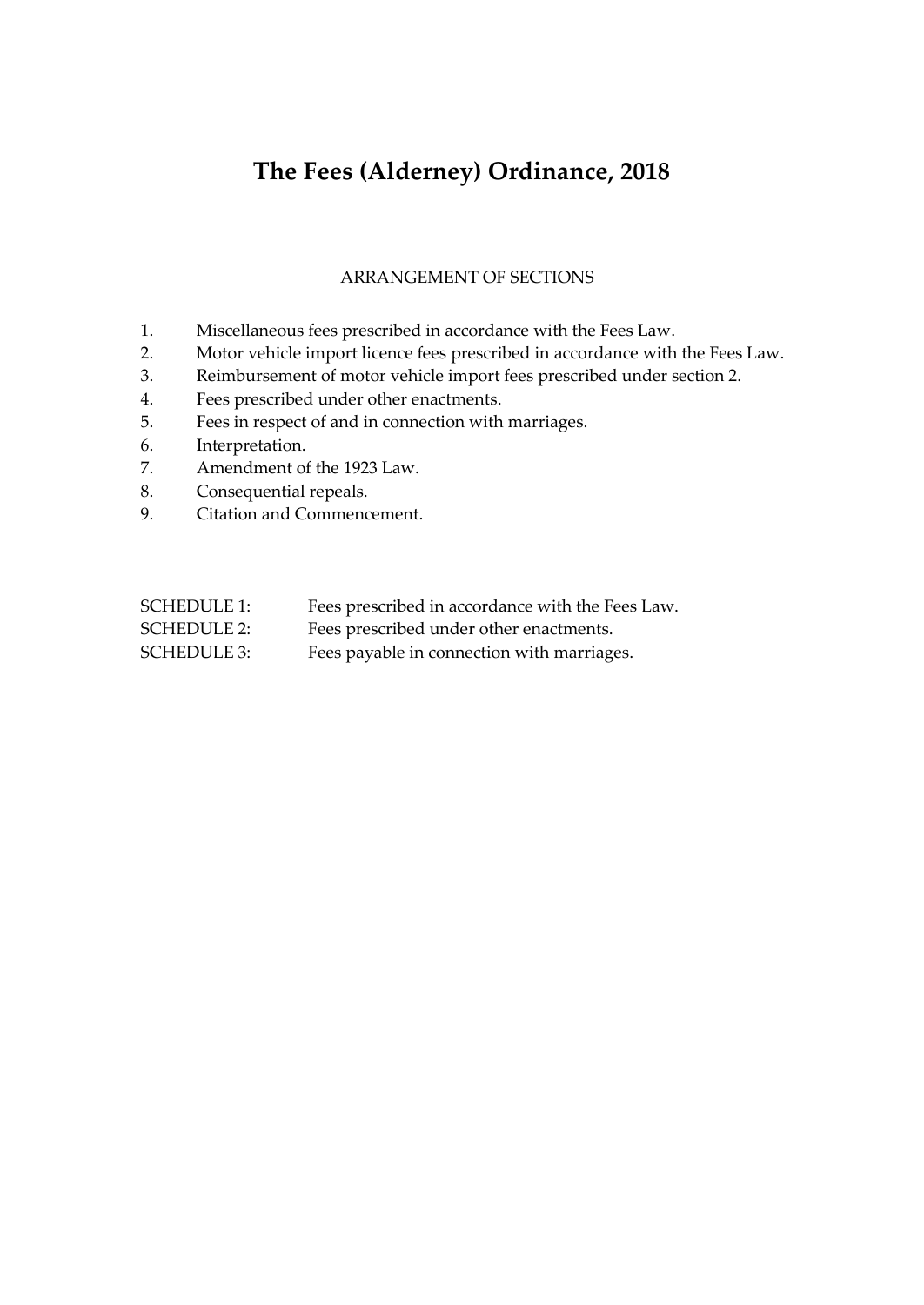# **The Fees (Alderney) Ordinance, 2018**

**THE STATES OF ALDERNEY, in pursuance of their Resolution of the 19th** December, 2018, and in exercise of the powers conferred on them by section 3 of the Marriage (Alderney) (Amendment) Law, 1953**<sup>a</sup>** , section 2(3) of the Tourist (Alderney) Law, 1956<sup>b</sup>, sections 1(2) and 8(3) of the Nursing and Residential Homes (Registration and Occupation) (Alderney) Law, 1987**<sup>c</sup>** , sections 2(8) and 25 of the Water (Control) (Alderney) Law, 1994<sup>d</sup>, and sections 1 and 6 of the Fees (Alderney) Law, 2011<sup>e</sup>, and all other powers enabling them in that behalf, hereby order:-

#### **Miscellaneous fees prescribed in accordance with the Fees Law.**

**1**. The fees set out in third column of Part I of Schedule 1 are prescribed in accordance with the Fees Law, for the purposes set out in the corresponding row of the second column of Schedule 1 as provided for in the enactment set out in the corresponding row in the first column of Schedule 1.

\_\_\_\_\_\_\_\_\_\_\_\_\_\_\_\_\_\_\_\_\_\_\_\_\_\_\_\_\_\_\_\_\_\_\_\_\_\_\_\_\_\_\_\_\_\_\_\_\_\_\_\_\_\_\_\_\_\_\_\_\_\_\_\_\_\_\_\_\_

**<sup>e</sup>** Order in Council No XX of 2012.

**<sup>a</sup>** Ordres en Conseil Vol. XV, p. 382 as amended by Ordinance No. VII of 2010.

**b** Ordres en Conseil Vol. XVII, p. 29 as amended by Ordres en Conseil Vol. XXII, p.6, Vol. XXVI, p. 251, Vol. XXX, p. 371, Vol. XXXI, p. 306 and Alderney Ordinance No. II of 1997.

**<sup>c</sup>** Ordres en Conseil Vol. XXX, p. 371 as amended by Ordres en Conseil Vol. XXXI, p. 306, Order in Council No. XII of 2003 and No. XX of 2003, Alderney Ordinance No. II of 1997, Ordinance No. XXXIII of 2003 and Ordinance No. IX of 2016.

**<sup>d</sup>** Ordres en Conseil Vol. XXXV(1), p. 247 as amended by Order in Council No. XII of 2003 and Alderney Ordinance No. II of 1997.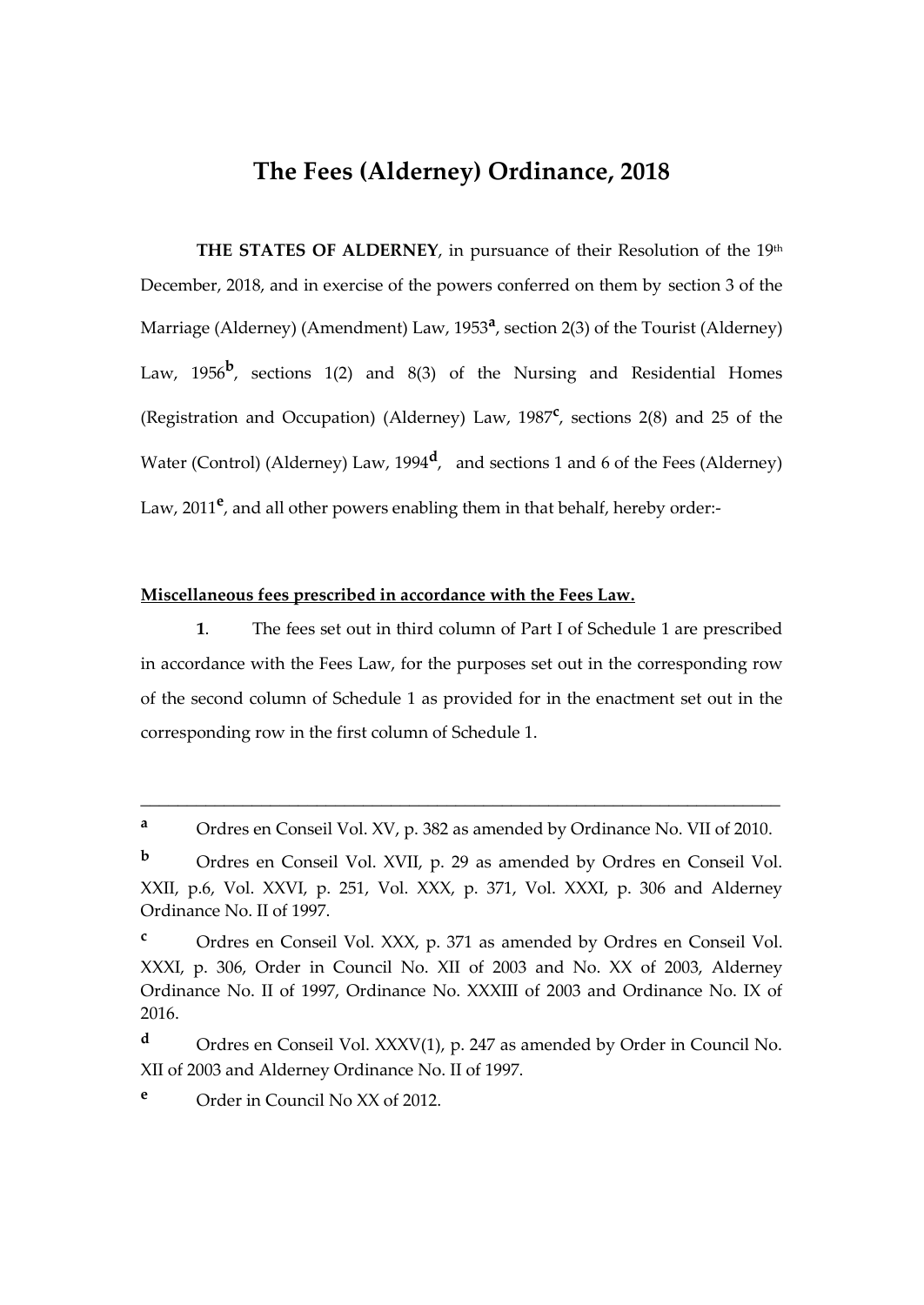#### **Motor vehicle import licence fees prescribed in accordance with the Fees Law.**

**2.** The motor vehicle import fees set out in third, fourth and fifth columns of Part II of Schedule 1 are prescribed in accordance with the Fees Law, for the purposes set out in the corresponding row of the second column of Schedule 1 as provided for in the Import and Export (Control) Alderney, Law, 1946 referred to in the corresponding row in the first column of Part II of Schedule 1.

#### **Reimbursement of motor vehicle import fees prescribed under section 2.**

**3.** Where the Clerk of the States is satisfied that a motor vehicle has been permanently exported from the island, the Clerk of the States must reimburse to the person who paid the fee –

- (a) where the vehicle is exported within 28 days starting from the date it was imported into the island, 100% of the fee prescribed under section 2 minus an administration charge of £40, and
- (b) where the vehicle is exported within 2 years starting from the date it was imported into the island, 50% of the fee prescribed under section 2.

#### **Fees prescribed under other enactments.**

**4**. The fees set out in third column of Schedule 2 are prescribed under the relevant enactment set out in the corresponding row in the first column of Schedule 2, for the purpose set out in the corresponding row of the second column of Schedule 2.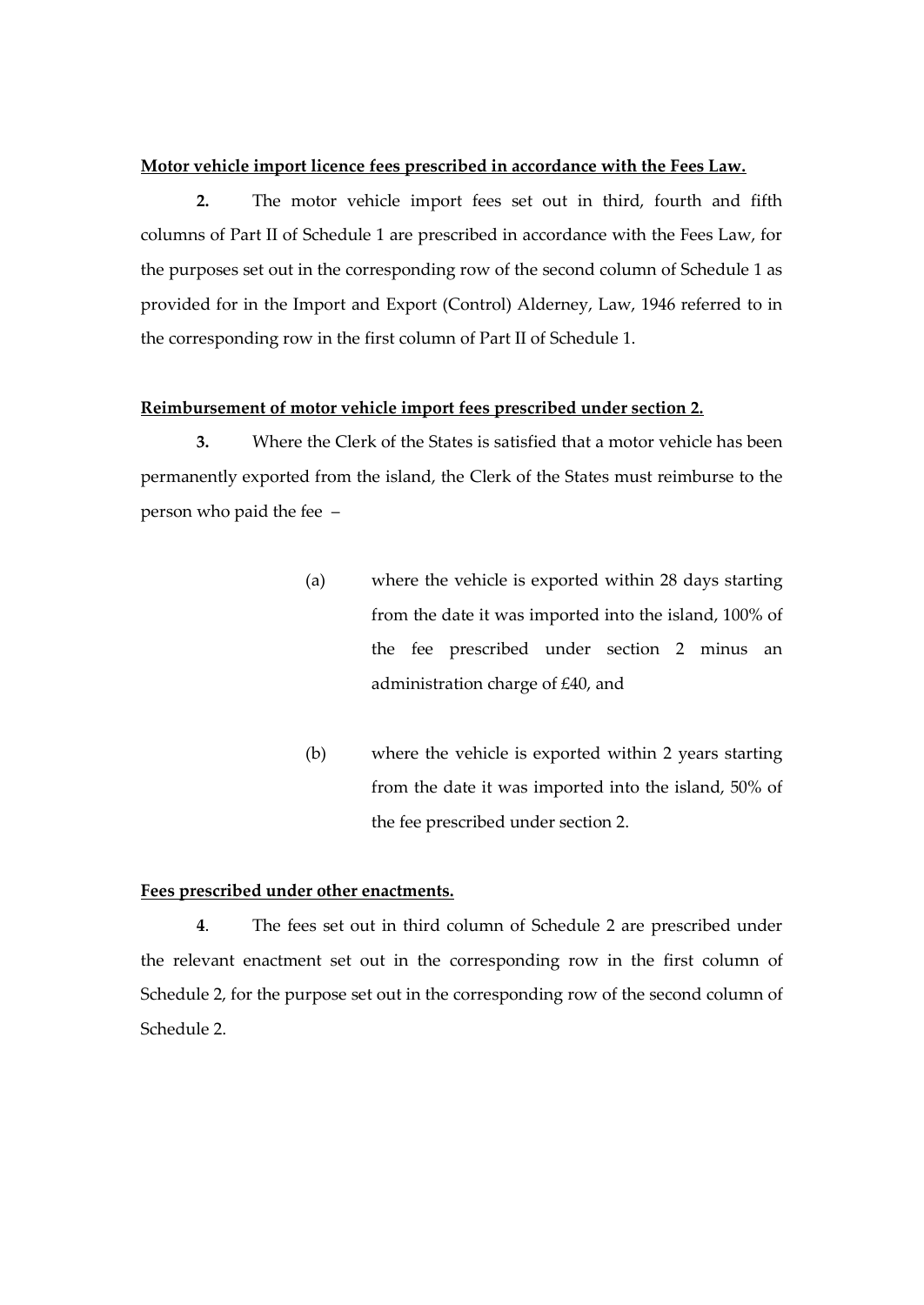#### **Fees in respect of and in connection with marriages.**

**5.** (1) The Marriage (Fees) (Alderney) Ordinance, 1978**<sup>f</sup>** is amended as follows.

(2) In section 2 (fees to officiating ministers for certified copies) for the words "the sum of fifty new pence" substitute "the sum of £4.45".

(3) The First Schedule (fee payable to the Registrar) is substituted for the First Schedule set out in Schedule 3 to this Ordinance.

#### **Interpretation.**

**6**. In this Ordinance, unless the context requires otherwise -

"**Clerk of the States**" is construed in accordance with section 52(3) of the Government of Alderney Law, 2004**<sup>g</sup>** ,

"**Fees Law**" means the Fees (Alderney) Law, 2011, and

"**States**" means the States of Alderney.

# **Amendment of the 1923 Law.**

**7.** (1) The Loi ayant rapport aux Mariages célébrés dans l'Île

**<sup>g</sup>** Order in Council No. III of 2005 to which there are amendments not relevant to this Ordinance. Under section 52(3) the functions of the Chief Executive of the States of Alderney include the functions assigned to the Clerk of the States by law.

**<sup>f</sup>** Alderney Ordinance No. II of 1978.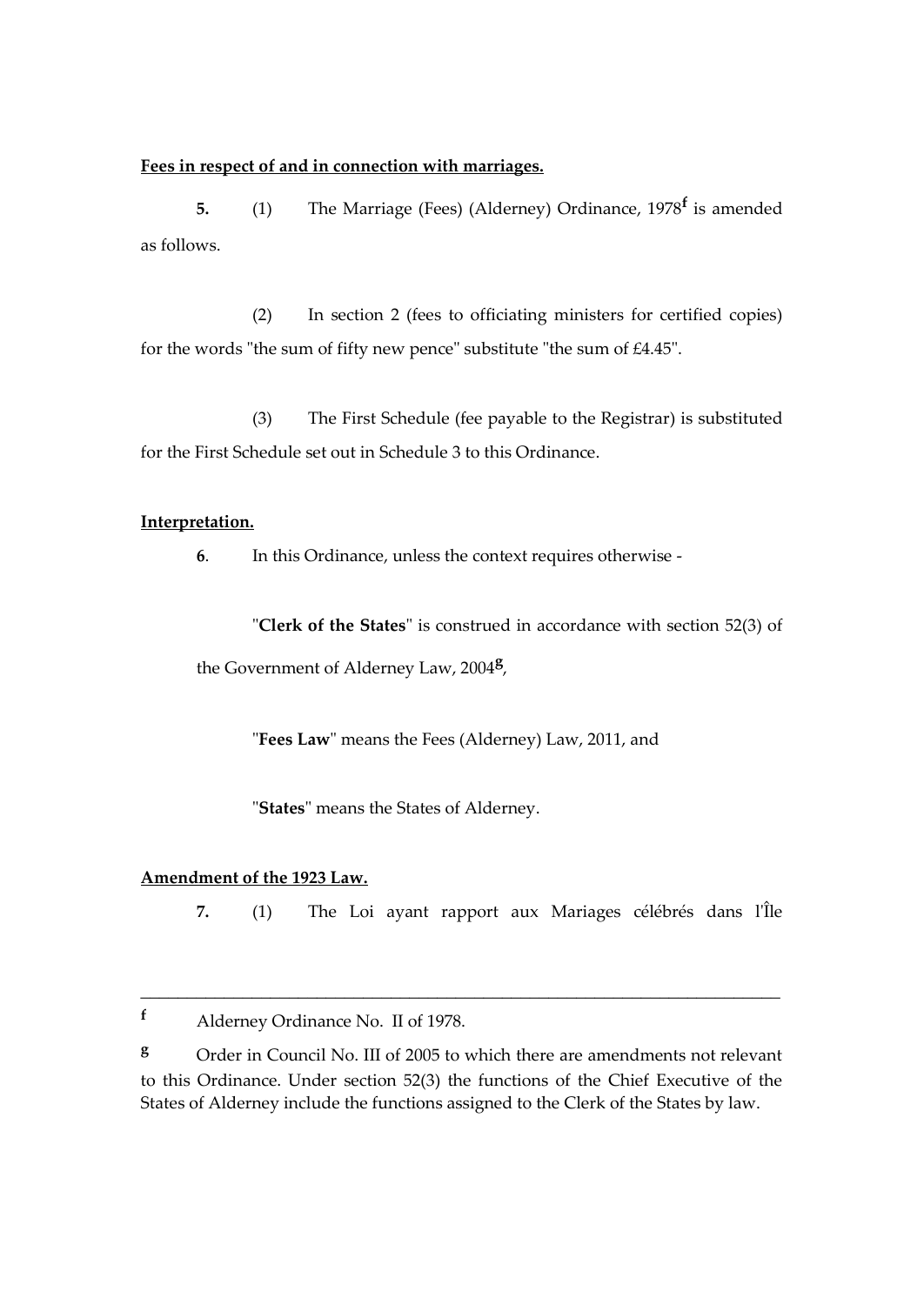d'Auregny**<sup>h</sup>** , is amended as follows.

(2) In Article 19(2) (honoraires du Registraire lorsqu'il assiste à un marriage dans un edifice licencié), omit the words "et aura droit de recevoir les honoraires autorisés par cette Loi".

(3) In each of Articles 23 (formalités pour licencier un edifice pour la celebration de mariages) and 24 (formalités pour annuler la licence d'un edifice), omit the last sentence.

#### **Consequential repeals.**

**8.** The Fees (Alderney) Ordinance, 1990**<sup>i</sup>** and the Fees (Amendment) (Alderney) Ordinance, 2010**<sup>j</sup>** are repealed.

#### **Citation and commencement.**

**9**. This Ordinance may be cited as the Fees (Alderney) Ordinance, 2018 and shall come into force on the 1st January, 2019.

**<sup>h</sup>** Ordres en Conseil Vol. VII, p. 121 as amended by Ordres en Conseil Vol. XIII, p. 416, Vol. XV, p. 382, Vol. XX, p. 267, Vol. XXII, p. 560, Vol. XXXI, p. 306, Order in Council No. XIV of 2005 and Alderney Ordinance No. II of 1978.

**<sup>i</sup>** Alderney Ordinance No. V of 1990 as amended by Alderney Ordinances Nos. V of 1994, No. X of 1994, No. XV of 1996, No. I of 1997, No. VII of 1997, No. 1 of 1999, No. II of 1999, No. VIII of 2000, No. VI of 2001, No. I of 2002, No. VII of 2003, No. XXI of 2003, No. IV of 2004, No. VI of 2005, No. XIV of 2006, No. XV of 2007, No. XVI of 2008, No. XII of 2009, No. XV of 2010 and No. III of 2014.

**<sup>j</sup>** Alderney Ordinance No. XV of 2010.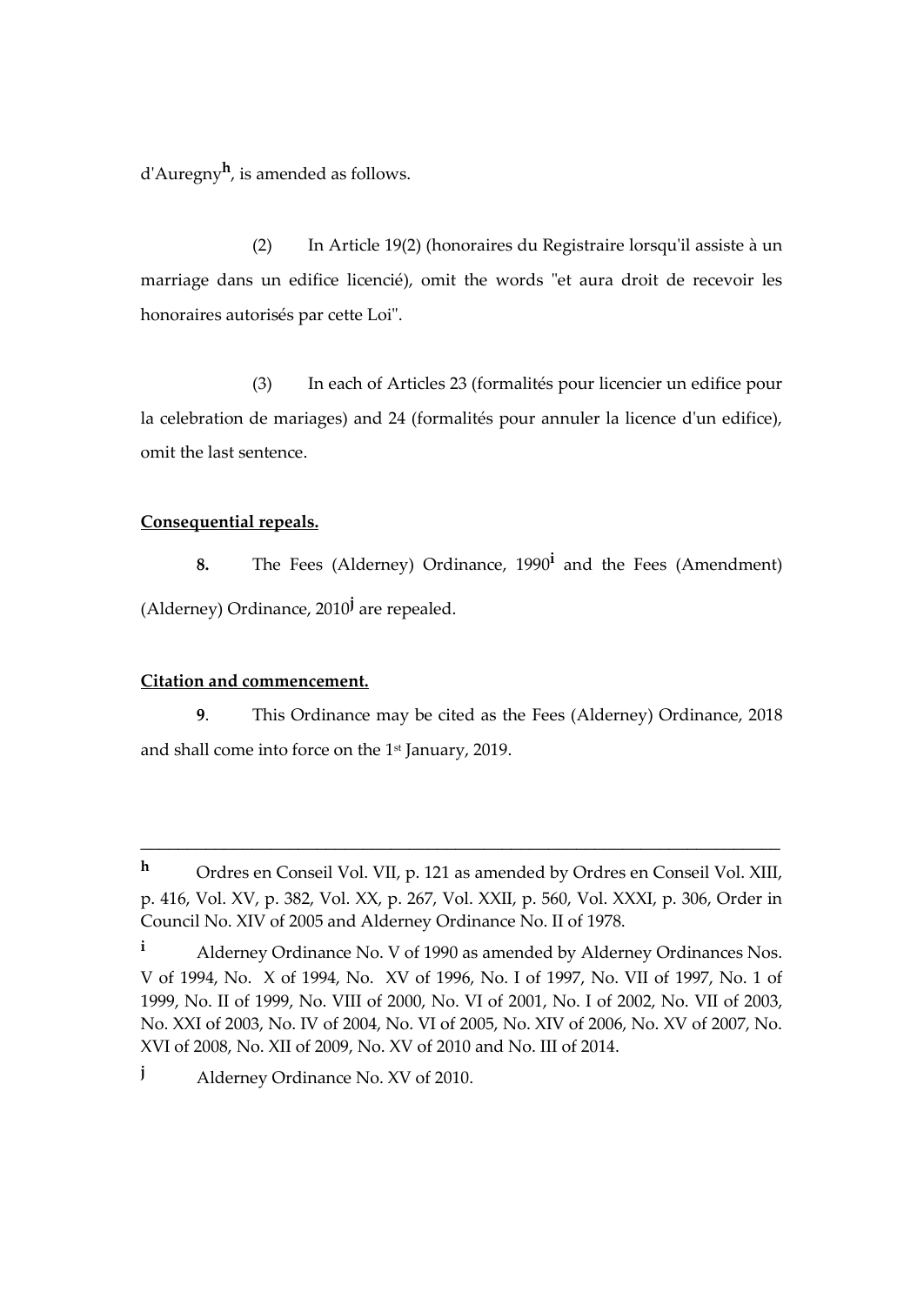## SCHEDULE 1

Sections 1 and 2

# FEES PRESCRIBED IN ACCORDANCE WITH THE FEES LAW

# PART I

| Enactment               |                             |                      | Purpose                                    | Fee payable |
|-------------------------|-----------------------------|----------------------|--------------------------------------------|-------------|
|                         |                             |                      |                                            | in $E$      |
| Article IV of the       | Fee for category of Licence |                      |                                            |             |
| Loi relative au         |                             |                      | Colporteur/Hawker's Licence referred to in |             |
| Colportage <sup>k</sup> | Article IV -                |                      |                                            |             |
|                         | (a)                         |                      | 1ère Classe/1 <sup>st</sup> Class          |             |
|                         |                             | (i)                  | 6 months,                                  | 60          |
|                         |                             | (ii)                 | 12 months.                                 | 110         |
|                         | (b)                         | 2me Classe/2nd Class |                                            |             |
|                         |                             | (i)                  | 6 months,                                  | 265         |
|                         |                             | (ii)                 | 12 months.                                 | 480         |
|                         |                             |                      |                                            |             |
|                         | (c)                         | 3me Classe/3rd Class |                                            |             |
|                         |                             | (i)                  | 6 months,                                  | 1685        |
|                         |                             | (ii)                 | 12 months.                                 | 3135        |

**<sup>k</sup>** Ordres en Conseil Vol. VIII, p. 444 as amended by Ordres en Conseil Vol. XIX, p. 193, Vol. XXXI, p. 396 and to which there are other amendments not relevant to this Ordinance.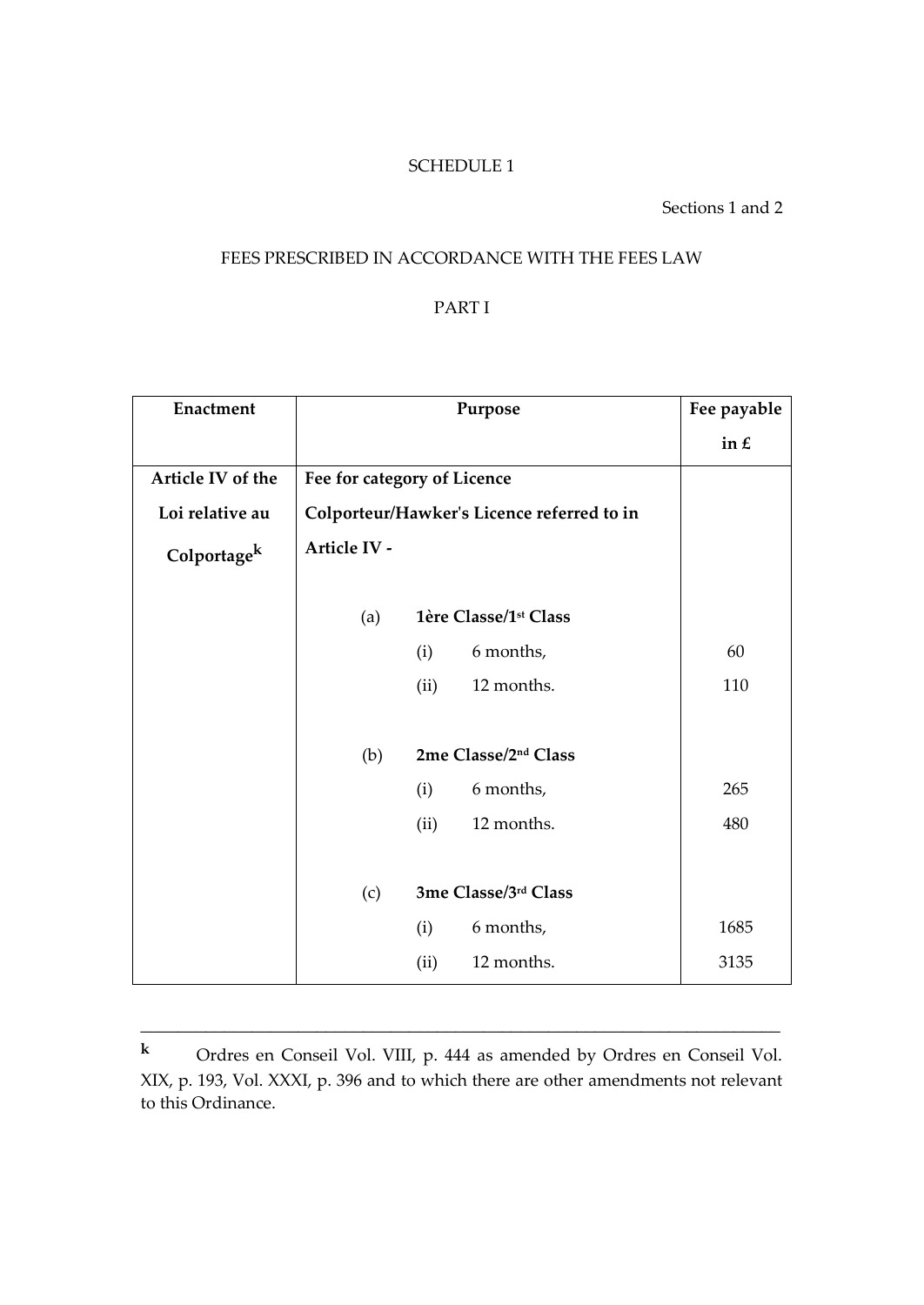| Article 1(7) of the      | Import Licence fee payable to the Chief            |                                         |
|--------------------------|----------------------------------------------------|-----------------------------------------|
| <b>Import and Export</b> | <b>Executive of the States for licence granted</b> |                                         |
| Control                  | under regulation 3(1) of the Import (Control)      |                                         |
| (Alderney) Law,          | (Alderney) Order, 2010 in respect of import for    |                                         |
| 1946                     | commercial purposes of -                           |                                         |
|                          |                                                    |                                         |
|                          | fauna or flora, or any specimen,<br>(a)            |                                         |
|                          | of a species listed in Annex A, B                  |                                         |
|                          | or C of Council Regulation No.                     |                                         |
|                          | 338/97 on                                          | the protection of                       |
|                          | species of wild                                    | fauna and                               |
|                          | flora by regulating trade                          |                                         |
|                          | therein <sup>1</sup> –                             |                                         |
|                          |                                                    |                                         |
|                          | (i)                                                | for a plant or a coral of               |
|                          |                                                    | $£25$ per<br>one or more genera,        |
|                          |                                                    | genus                                   |
|                          | (ii)                                               | for a mammal, bird or                   |
|                          |                                                    | $£25$ per<br>reptile or any other fauna |
|                          |                                                    | species<br>or one or more species.      |
| Section 6 of the         | Fee payable to the States upon grant of a boat     |                                         |
|                          | licence or a boatman's licence -                   |                                         |
| Licensing of             |                                                    |                                         |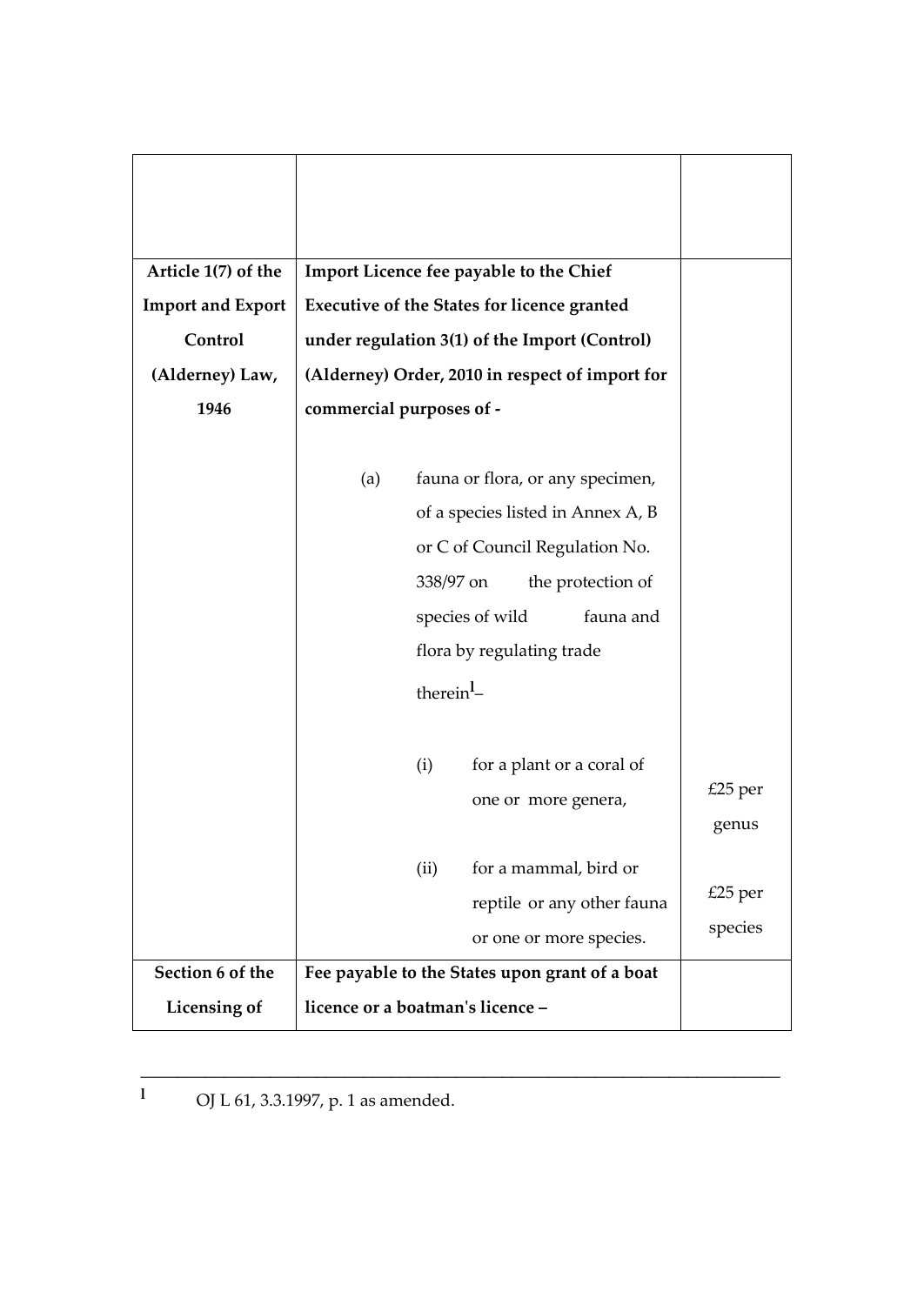| <b>Passenger Boats</b> |     |       |                                                                                                         |     |
|------------------------|-----|-------|---------------------------------------------------------------------------------------------------------|-----|
| (Alderney)             | (a) |       | boat licence -                                                                                          |     |
| Ordinance, 1954m       |     | (i)   | propelled mechanically,                                                                                 | 82  |
|                        |     | (ii)  | propelled by sail only,                                                                                 | 14  |
|                        |     | (iii) | propelled by oars or<br>paddles only,                                                                   | 8   |
|                        | (b) |       | boatman's Licence-                                                                                      |     |
|                        |     | (i)   | in relation to a water taxi<br>used only within Braye<br>Harbour on first grant or<br>renewal,          | 82  |
|                        |     | (ii)  | in relation to a boat used<br>within the territorial<br>waters adjacent to<br>Alderney, on first grant, | 160 |
|                        |     | (iii) | in relation to a boat used<br>within the territorial<br>waters adjacent to                              | 82  |

**<sup>m</sup>** Alderney Ordinance No. V of 1954 as amended by Ordres en Conseil Vol. XXII, p. 560, Vol. XXXI, p. 560, Order in Council No. XX of 2012, Alderney Ordinance No. IV of 1973, No. II of 1990, No. V of 1990, No. IV of 1993 and No. II of 1997.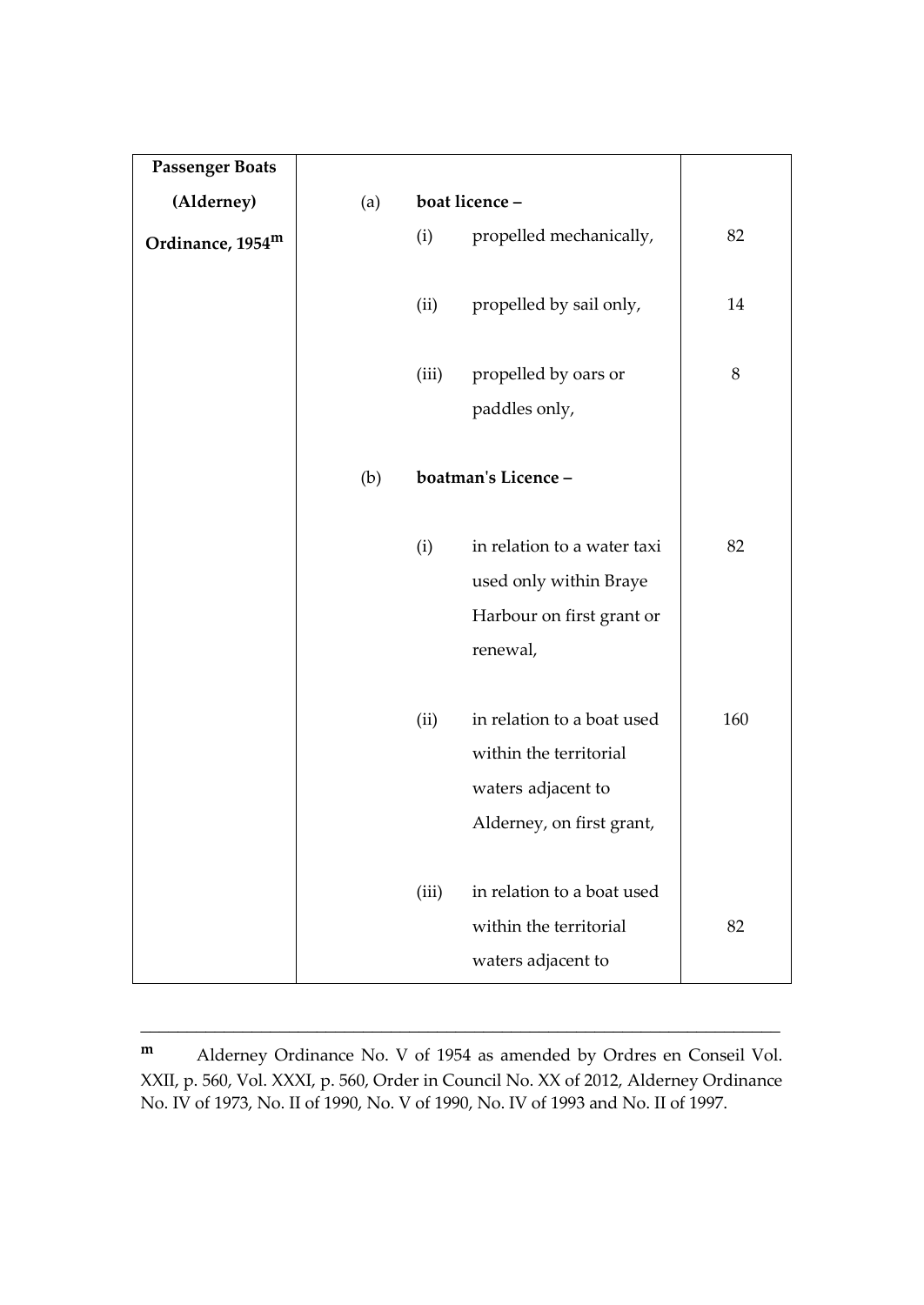|                              | Alderney, on a renewal of                  |                                                  |       |  |  |  |
|------------------------------|--------------------------------------------|--------------------------------------------------|-------|--|--|--|
|                              |                                            | a licence                                        |       |  |  |  |
| Section 8 of the             |                                            | Fee payable to the States on the grant or        |       |  |  |  |
| Dangerous                    |                                            | renewal of a weapons certificates, for-          |       |  |  |  |
| Weapons                      |                                            |                                                  |       |  |  |  |
| (Alderney)                   | (a)                                        | a first weapon,                                  | 45    |  |  |  |
| Ordinance, 1965 <sup>n</sup> |                                            |                                                  |       |  |  |  |
|                              | (b)                                        | any additional weapon.                           | 15    |  |  |  |
| Section 15 of the            |                                            | Fee payable to the Treasurer of the States prior |       |  |  |  |
| <b>Alderney Road</b>         | to grant of licence under Part III (public |                                                  |       |  |  |  |
| <b>Traffic and Public</b>    | vehicles) -                                |                                                  |       |  |  |  |
| Highways                     |                                            |                                                  |       |  |  |  |
| Ordinance, 1966 <sup>0</sup> | (a)                                        | public vehicle licence for taxi or               | 70    |  |  |  |
|                              |                                            | minibus,                                         |       |  |  |  |
|                              |                                            |                                                  |       |  |  |  |
|                              | (b)                                        | road service licence for coach or                | 30    |  |  |  |
|                              |                                            | omnibus,                                         |       |  |  |  |
|                              |                                            |                                                  |       |  |  |  |
|                              | (c)                                        | to drive public vehicle.                         | 15.50 |  |  |  |
|                              |                                            |                                                  |       |  |  |  |
| Section 2(4) of the          |                                            | Fee payable to the States in respect of an       |       |  |  |  |

**<sup>n</sup>** Alderney Ordinance No. II of 1965 as amended by Order in Council No. XX of 2012, Alderney Ordinance No. 1 of 1985, No. V of 1992, No. XII of 1993 and No. XI of 2009.

**<sup>o</sup>** Alderney Ordinance No. III of 1966 as amended by Ordres en Conseil Vol. XXXI, p. 306 and Order in Council No. XX of 2012, Alderney Ordinance No. V of 1981, No. VI of 1986, No. 1 of 1988, No. III of 1992, No. VI of 1992, No. VIII of 1995, No. II of 1997 and No. II of 2006.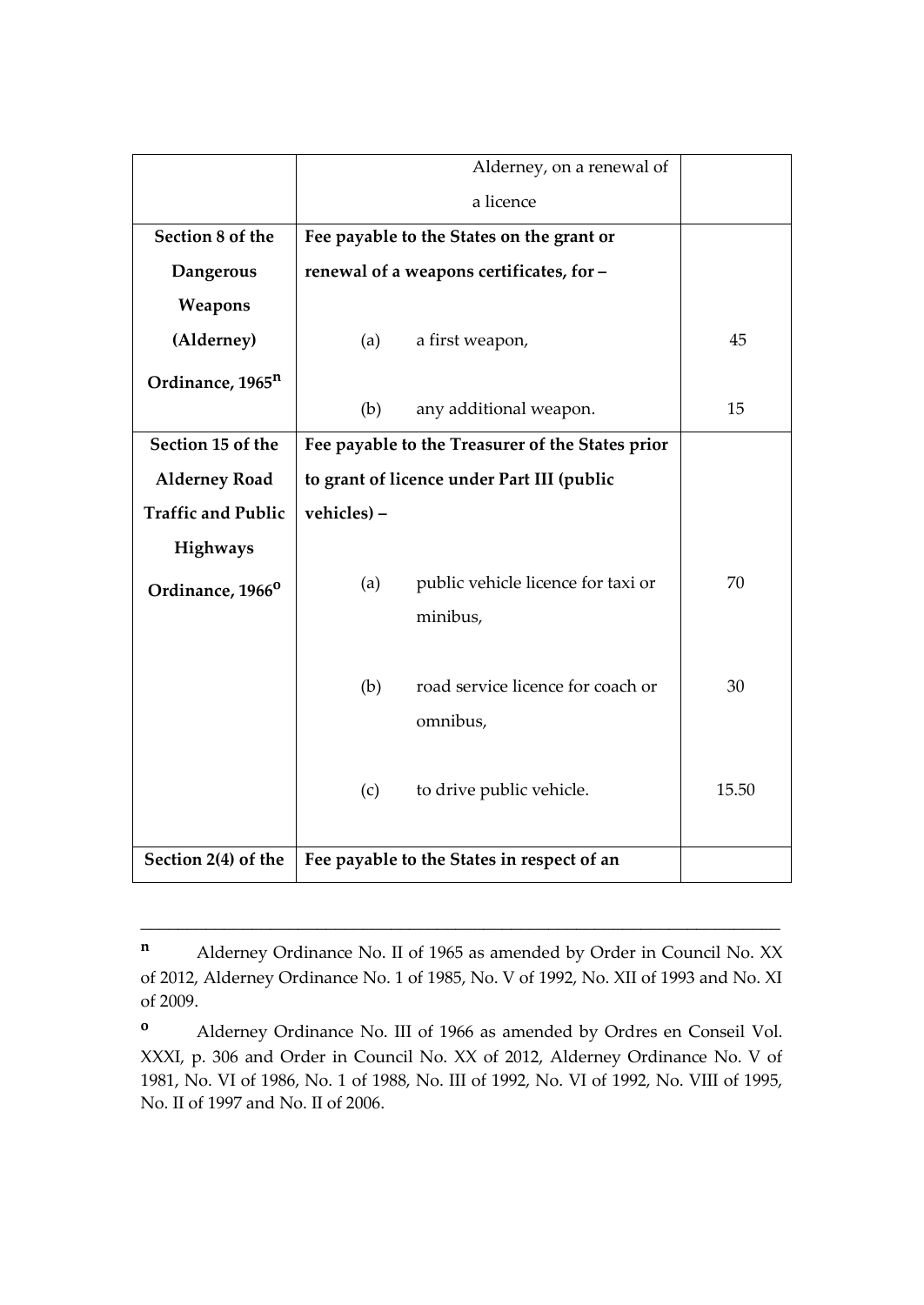| <b>Hired Motor</b> | application for registration of a motor vehicle                                                                                                                  |                   |
|--------------------|------------------------------------------------------------------------------------------------------------------------------------------------------------------|-------------------|
| <b>Vehicles</b>    | under section 2(2) and any related inspection                                                                                                                    |                   |
| (Alderney)         | under section 2(3) (including as applied on a                                                                                                                    |                   |
| Ordinance, 1972P   | renewal of registration under section 4)-                                                                                                                        |                   |
|                    | (a)<br>for an application for registration<br>under section $2(2)$ and the first<br>inspection in relation to an application under<br>section $2(2)$ and $(3)$ – |                   |
|                    | (i)<br>motor cars,                                                                                                                                               | 50                |
|                    | (ii)<br>motor cycles,                                                                                                                                            | 25                |
|                    | (b)<br>for each further inspection under section                                                                                                                 | 50% of the        |
|                    | $2(3)$ in relation to an application.                                                                                                                            | relevant fee      |
|                    |                                                                                                                                                                  | specified         |
|                    |                                                                                                                                                                  | under item<br>(a) |
| Section 2 of the   | Sums to accompany application for                                                                                                                                |                   |
| Employment         | employment permit under section 2 -                                                                                                                              |                   |
| Permits            | on an application under section 2 but<br>(a)                                                                                                                     | 40                |

**<sup>p</sup>** Alderney Ordinance No. II of 1972 as amended by Order in Council No. XX of 2012, Ordres en Conseil Vol. XXXI, p. 306, Alderney Ordinance No. IV of 1972, No. II of 1997 and No. V of 2011.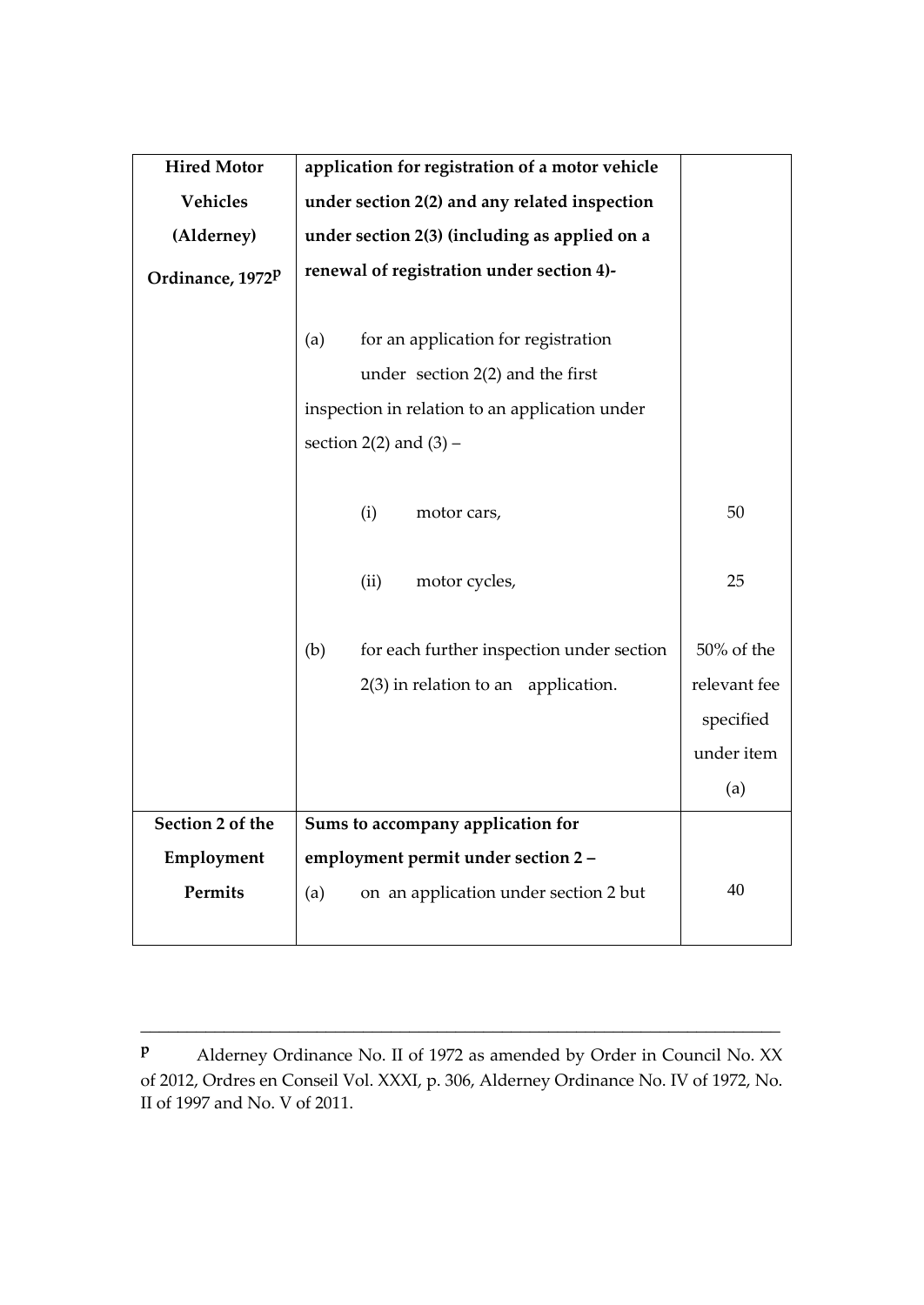| (Alderney) Law,   |     | excluding an application falling within                                                                |    |
|-------------------|-----|--------------------------------------------------------------------------------------------------------|----|
| 1975 <sup>q</sup> |     | item $(b)$ or $(c)$ ,                                                                                  |    |
|                   | (b) | on an application for renewal of a<br>permit, but excluding an application<br>falling within item (c), | 20 |
|                   | (c) | on an application for a permit for an<br>indefinite period.                                            | 80 |

**<sup>q</sup>** Ordres en Conseil Vol. XXV, p. 31 as amended by Ordres en Conseil Vol. XXVII, p. 339, Vol. XXXI, p. 306, Order in Council No. XX of 2012 and Alderney Ordinance No. II of 1997.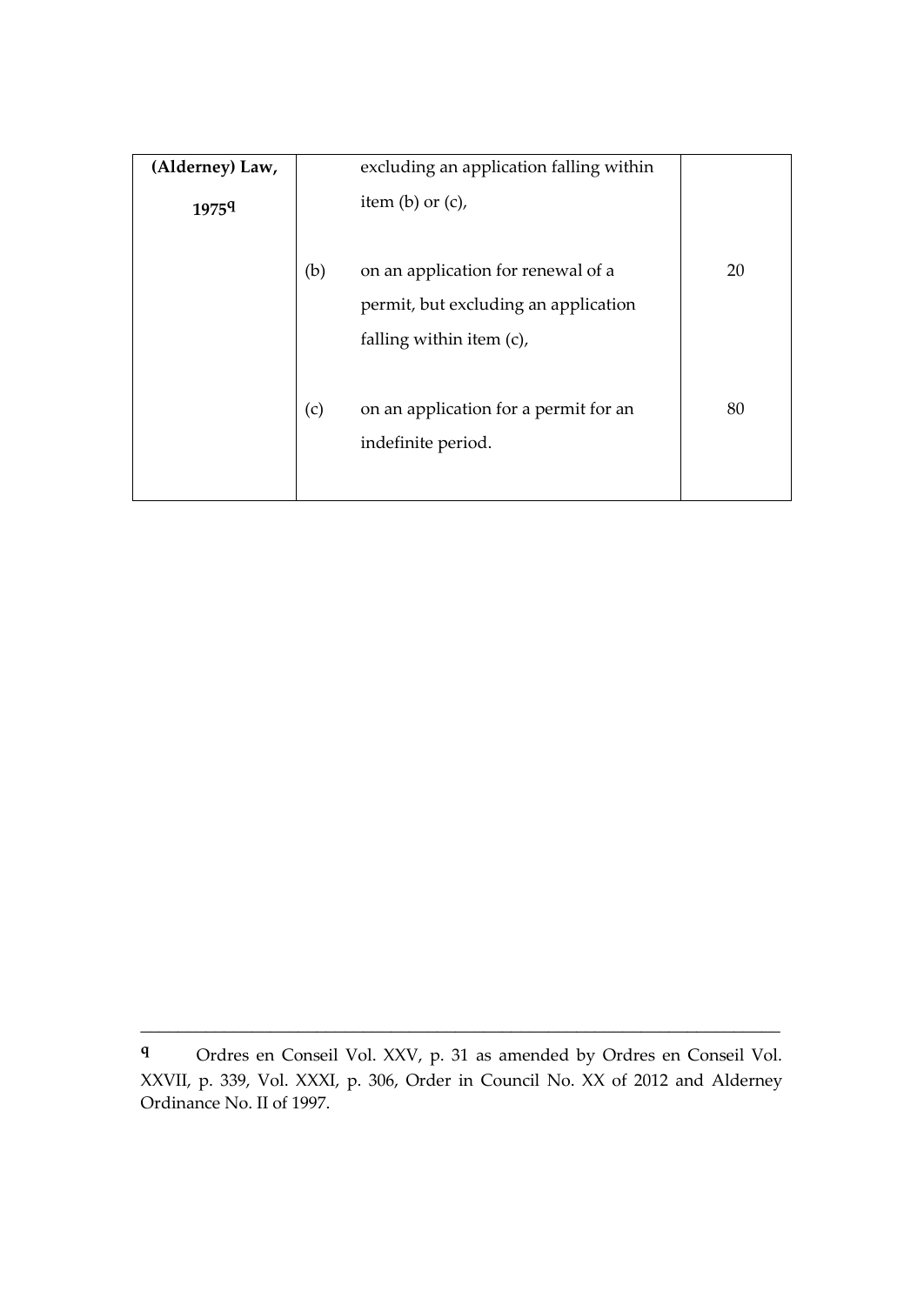#### PART II

| Article 1(7)  |     | <b>Import Licence fee</b>           | Unladen     | Fee in $E$ | Fee in $E$    | Fee in $E$ |
|---------------|-----|-------------------------------------|-------------|------------|---------------|------------|
| of the        |     | payable to the Clerk of             | Weight in   | for each   | for each      | for each   |
| Import and    |     | the States for licence              | kilogrammes | Petrol     | <b>Diesel</b> | Electric   |
| Export        |     | granted under article 3of           | of vehicle  | powered    | powered       | powered    |
| Control       |     | the Import (Control)                |             |            |               |            |
| (Alderney)    |     | (Alderney) Order, 2010 <sup>s</sup> |             |            |               |            |
| Law, $1946^r$ |     | in respect of import of-            |             |            |               |            |
|               |     |                                     |             |            |               |            |
|               | (a) | a motor                             |             |            |               |            |
|               |     | scooter,                            |             |            |               |            |
|               |     | motor cycle,                        |             |            |               |            |
|               |     | moped or                            |             |            |               |            |
|               |     | motor powered                       |             |            |               |            |
|               |     | tricycle or                         | any         | 40         | 40            | 40         |
|               |     | quadricyle                          |             |            |               |            |
|               |     | (quad bike),                        |             |            |               |            |
|               |     |                                     |             |            |               |            |
|               | (b) | a motor vehicle or                  |             |            |               |            |
|               |     | combination<br>of                   |             |            |               |            |
|               |     | motor vehicles a driving            | up to and   | 130        | 137           | 117        |
|               |     | licence in respect of which         | including   |            |               |            |

**<sup>r</sup>** Ordres en Conseil Vol XII, p. 367 as amended by Ordres en Conseil Vol. XXXI, pps. 306 and 396 and Order in Council No. XIV of 2007.

\_\_\_\_\_\_\_\_\_\_\_\_\_\_\_\_\_\_\_\_\_\_\_\_\_\_\_\_\_\_\_\_\_\_\_\_\_\_\_\_\_\_\_\_\_\_\_\_\_\_\_\_\_\_\_\_\_\_\_\_\_\_\_\_\_\_\_\_\_

**<sup>s</sup>** A. S. I. No. 3 of 2010 as amended by Ordinance No. IX of 2016, A. S. I. No. 4 of 2010, No. I of 2012, No. 3 of 2012, No. 6 of 2012, No. 6 of 2013, No. 5 of 2014, No. 7 of 2014, No. 2 of 2015, No. 4 of 2015 and No. 5 of 2015.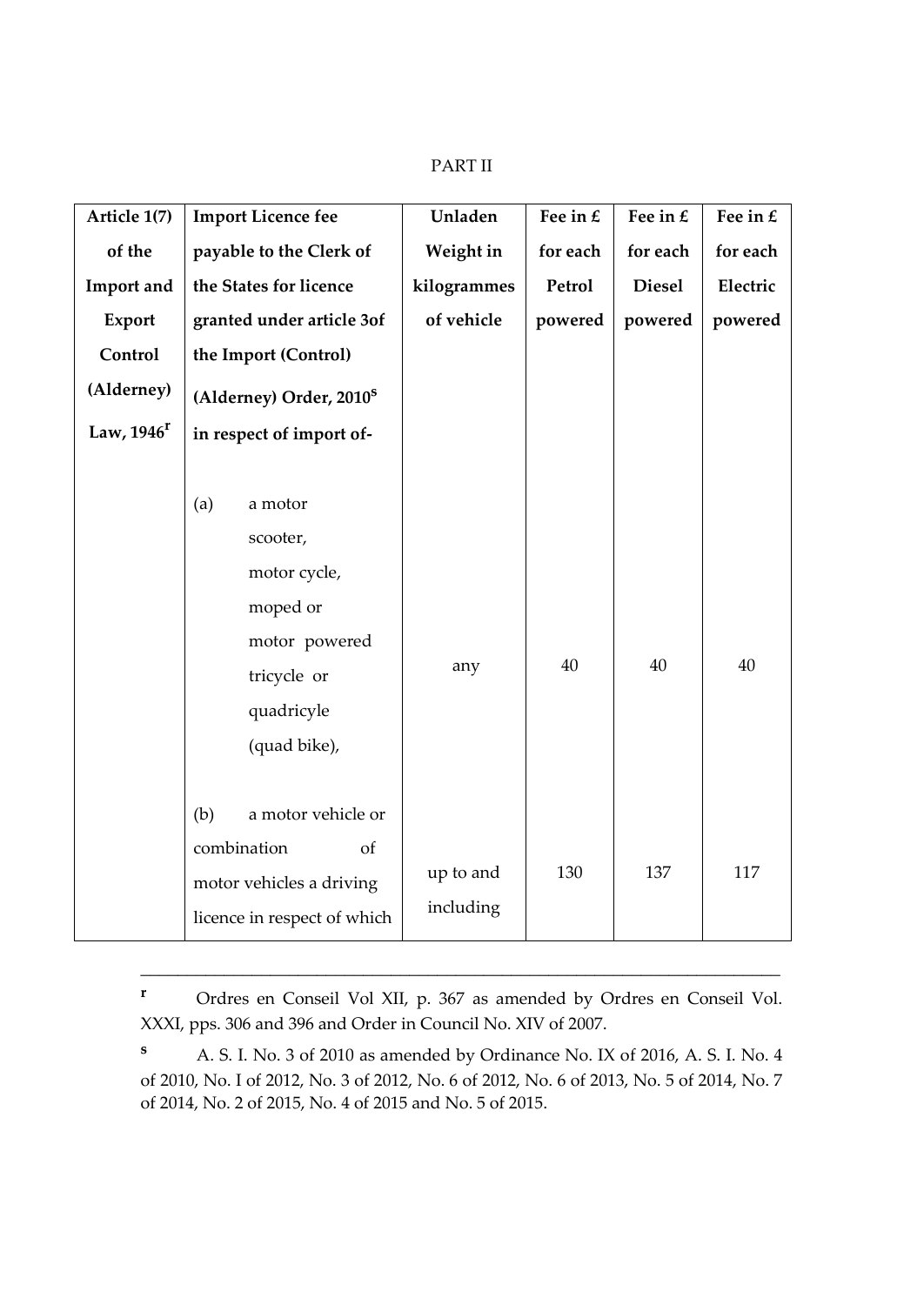| falls within | Category B | 999.99        |         |     |         |
|--------------|------------|---------------|---------|-----|---------|
| or $B+E$ .   |            |               |         |     |         |
|              |            | from 1000 up  | 160     | 168 | 144     |
|              |            | to and        |         |     |         |
|              |            | including     |         |     |         |
|              |            | 1249.99       |         |     |         |
|              |            |               |         |     |         |
|              |            | from 1250 up  | 250     | 263 | 225     |
|              |            | and including |         |     |         |
|              |            | 1499.99       |         |     |         |
|              |            |               |         |     |         |
|              |            | from 1500 up  | 410     | 431 | 369     |
|              |            | to and        |         |     |         |
|              |            | including     |         |     |         |
|              |            | 1749.99       |         |     |         |
|              |            |               |         |     |         |
|              |            | from 1750 up  | 620     | 651 | 558     |
|              |            | to and        |         |     |         |
|              |            | including     |         |     |         |
|              |            | 1999.99       |         |     |         |
|              |            |               |         |     |         |
|              |            | $2000$ and    | $850\,$ | 893 | $765\,$ |
|              |            | above         |         |     |         |
|              |            |               |         |     |         |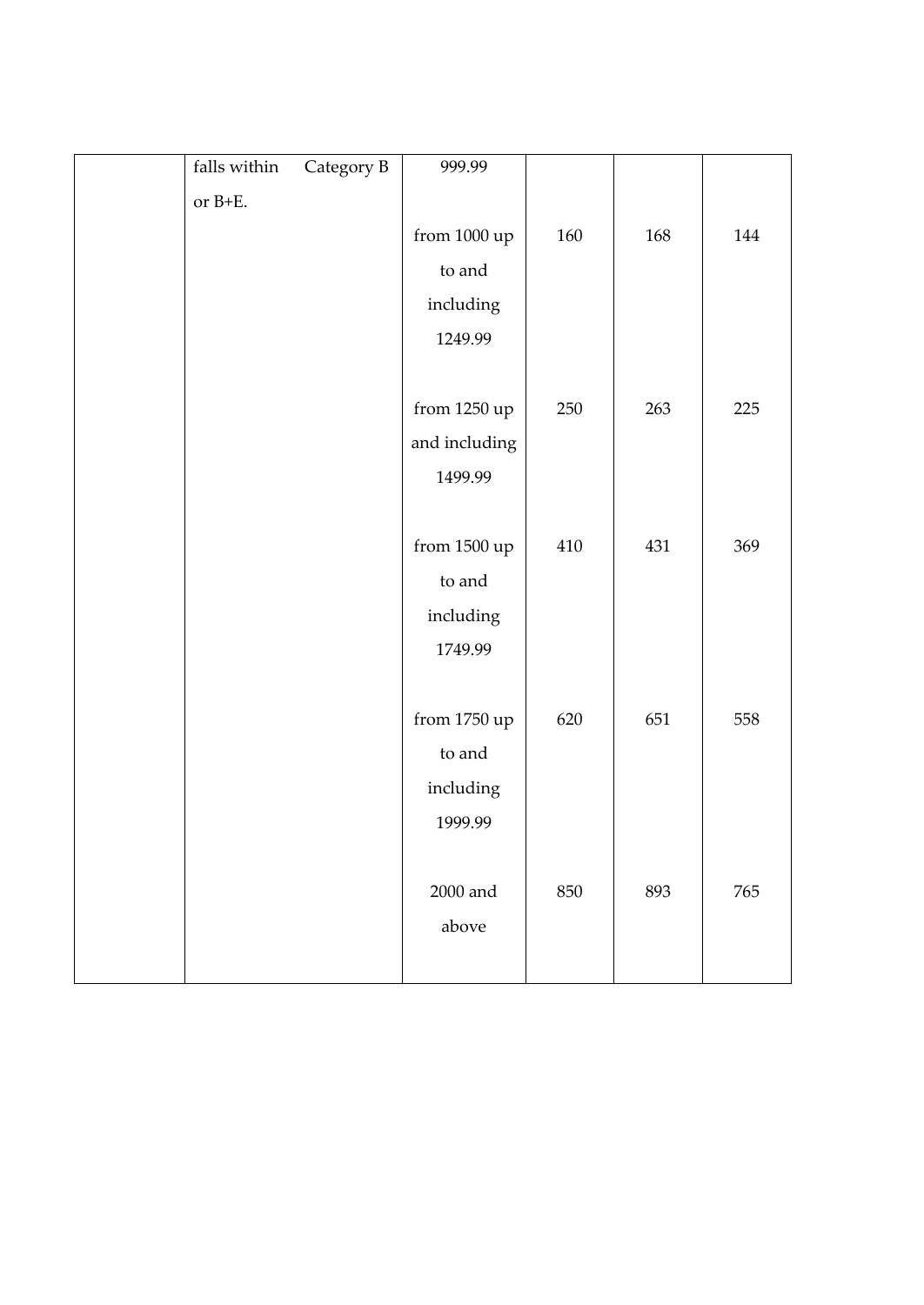| (c) | a vehicle or          | up to and    | 500 | 525 | 450 |
|-----|-----------------------|--------------|-----|-----|-----|
|     | combination of        | including    |     |     |     |
|     | vehicles a driving    | 2999.99      |     |     |     |
|     | licence in respect    |              |     |     |     |
|     | of which falls        | from 3000 up | 550 | 578 | 495 |
|     | within category C,    | to and       |     |     |     |
|     | $C+E$ , C1, C1 +E, D, | including    |     |     |     |
|     | D+E, D1, F, G or      | 4999.99      |     |     |     |
| L.  |                       |              |     |     |     |
|     |                       | from 5000 up | 650 | 683 | 585 |
|     |                       | to and       |     |     |     |
|     |                       | including    |     |     |     |
|     |                       | 6999.99      |     |     |     |
|     |                       |              |     |     |     |
|     |                       | from 7000 up | 750 | 788 | 675 |
|     |                       | to and       |     |     |     |
|     |                       | including    |     |     |     |
|     |                       | 8999.99      |     |     |     |
|     |                       |              |     |     |     |
|     |                       | 9000 and     | 850 | 893 | 765 |
|     |                       | above        |     |     |     |
|     |                       |              |     |     |     |
|     |                       |              |     |     |     |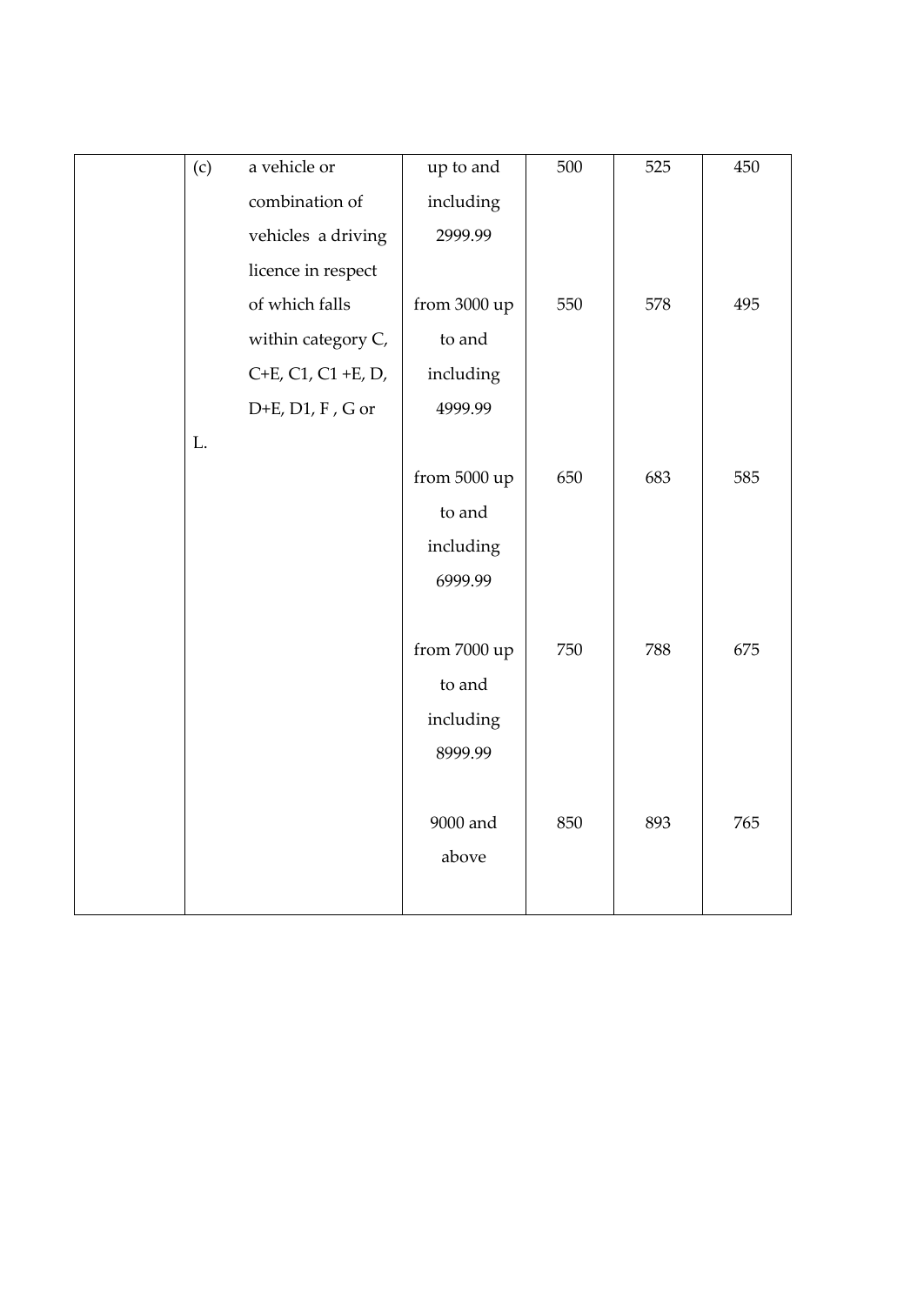#### PART III

#### INTERPRETATION

#### **Interpretation of Part I of Schedule 1.**

**1.** (1) In Part I of this Schedule, unless the context requires otherwise, "**renewal**" means an application made to renew a licence, permit, certificate, registration, permit or other consent ("**relevant consent**") referred to in that Part immediately upon the expiry of the previous relevant consent.

- (2) In Part I of this Schedule
	- (a) terms and expressions used in the second column of the Table, which are not otherwise defined in this Ordinance, have the same meaning as in the enactments cited in the corresponding row of the first column of that Table, and
		- (b) references to articles, sections or Parts in the second column of the Table are to articles, sections or Parts, as the case may be, of the enactment cited in the corresponding row of the first column of the Table.

#### **Note to Part II of the Schedule.**

**2.** In Part II of this Schedule a reference to a category of driving licence is to be construed as a reference to the relevant category of the same description set out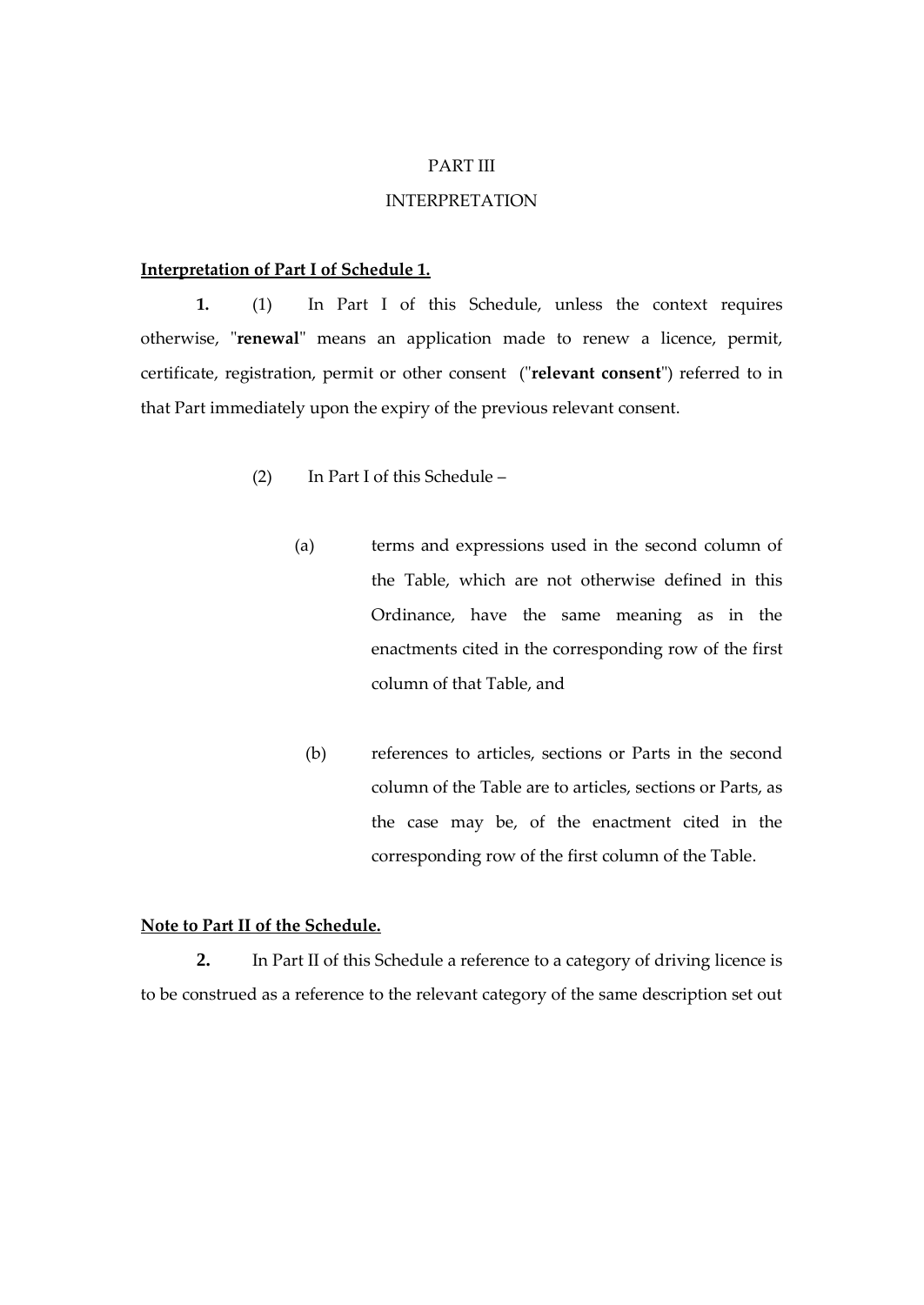in Schedule 4 to the Driving Licences (Guernsey) Ordinance. 1995**<sup>t</sup>** .

#### **Interpretation of Part II of Schedule 1.**

**3**. In Part II of this Schedule –

"**Committee**" means the States of Alderney Policy and Finance Committee,

"**registration book**" shall be construed in accordance with section 7(1) of the Ordonnance supplémentaire à l'Ordonnance ayant rapport au Trafic Véhiculaire en cette Ile**<sup>u</sup>** as applied to Alderney, and

#### "**unladen weight**" means –

- (a) the unladen weight described in the particulars appearing in the registration book relating to the vehicle, or
- (b) in a case where there is no registration book, such weight as the Committee may reasonably determine in relation to the vehicle.

**<sup>t</sup>** Recueil d'Ordonnaces Tome XXVI, p. 374; Schedule 4 is amended by Recueil d'Ordonnances Tome XXVIII, p. 55, G.S.I. No. 22 of 2006 and No. 26 of 2016. There are other amendments not relevant to this Ordinance.

**<sup>u</sup>** Recueil d'Ordonnances Tome VI, p. 89; section 7(1) is amended by Ordinance No. XIII of 2007 and there are other amendments not relevant to this Ordinance; the Ordinance is applied with a modification to Alderney by Recueil d'Ordonnances Tome IX, p. 280.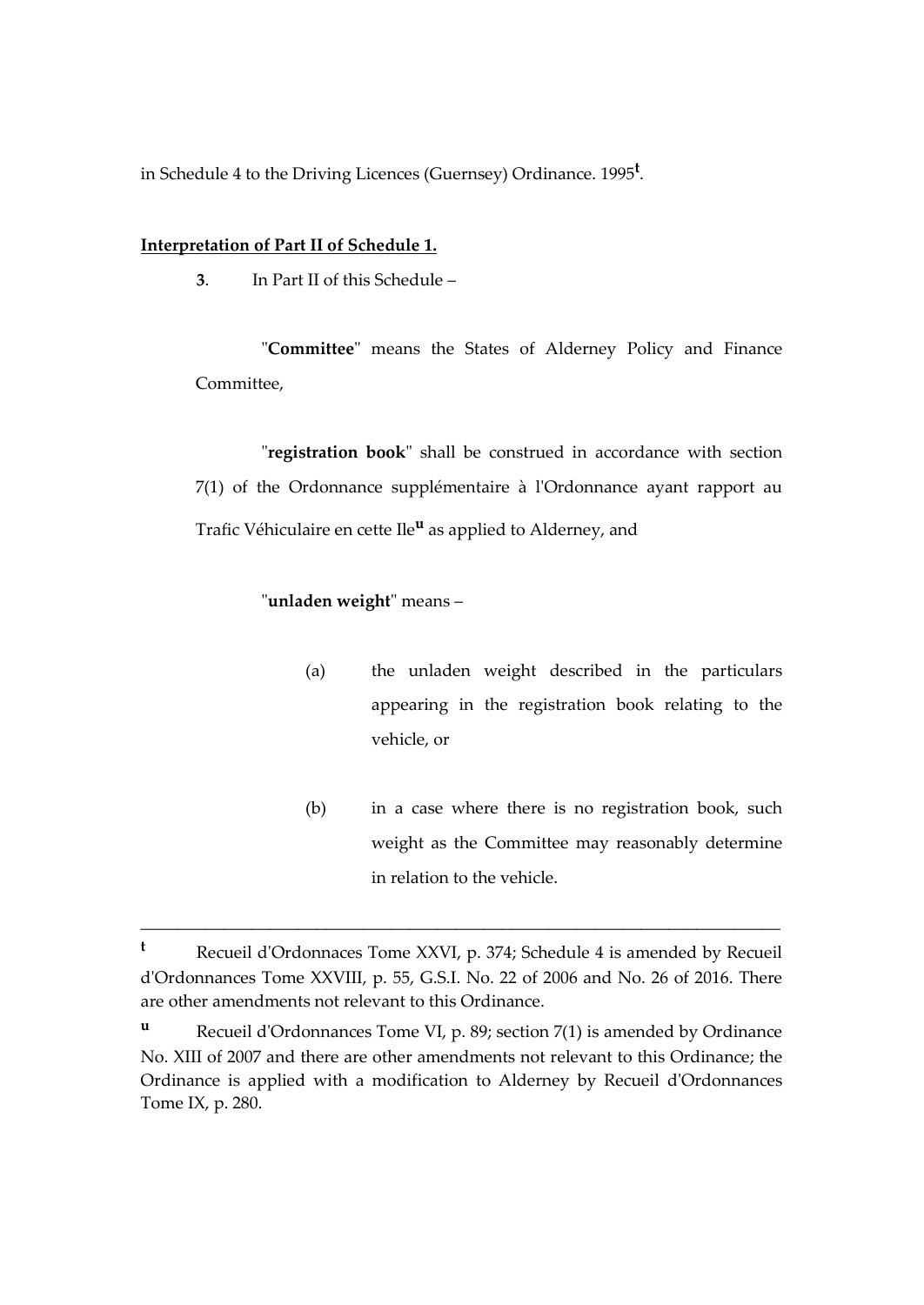## SCHEDULE 2

# Section 4

# FEES PRESCRIBED UNDER OTHER ENACTMENTS

| <b>Enactment</b>          | Purpose                    | Fee payable in £s |
|---------------------------|----------------------------|-------------------|
| Section 2(3) of the       | Fee payable in advance     | 12                |
| <b>Tourist (Alderney)</b> | to the Treasurer of the    |                   |
| Law, $1956^V$             | States in respect of grant |                   |
|                           | of an accommodation        |                   |
|                           | permit, per person         |                   |
|                           | accommodated               |                   |
| Section 2(8) of the       | Fee in respect of an       | 150               |
| <b>Water (Control)</b>    | application for the grant, |                   |
| (Alderney) Law,           | renewal or variation of a  |                   |
| 1994 <sup>w</sup>         | licence under section 1 in |                   |
|                           | relation to control of     |                   |
|                           | wells                      |                   |
|                           |                            |                   |
| Section 1(2)(b) of        | Fee to accompany           |                   |
| the Nursing and           | application for a          |                   |
| <b>Residential Homes</b>  | registration under         |                   |
| (Registration and         | section 1 in relation to   |                   |
| Occupation)               | the carrying on of a       |                   |

**<sup>v</sup>** Ordres en Conseil Vol. XVII, p. 29 as amended by Ordres en Conseil Vol. XXII, p.6, Vol. XXVI, p. 251, Vol. XXX, p. 371, Vol. XXXI, p. 306 and Ordinance No. II of 1997.

**<sup>w</sup>** Ordres en Conseil Vol. XXXV(1), p. 247 as amended by Order in Council No. XII of 2003 and Alderney Ordinance No. II of 1997.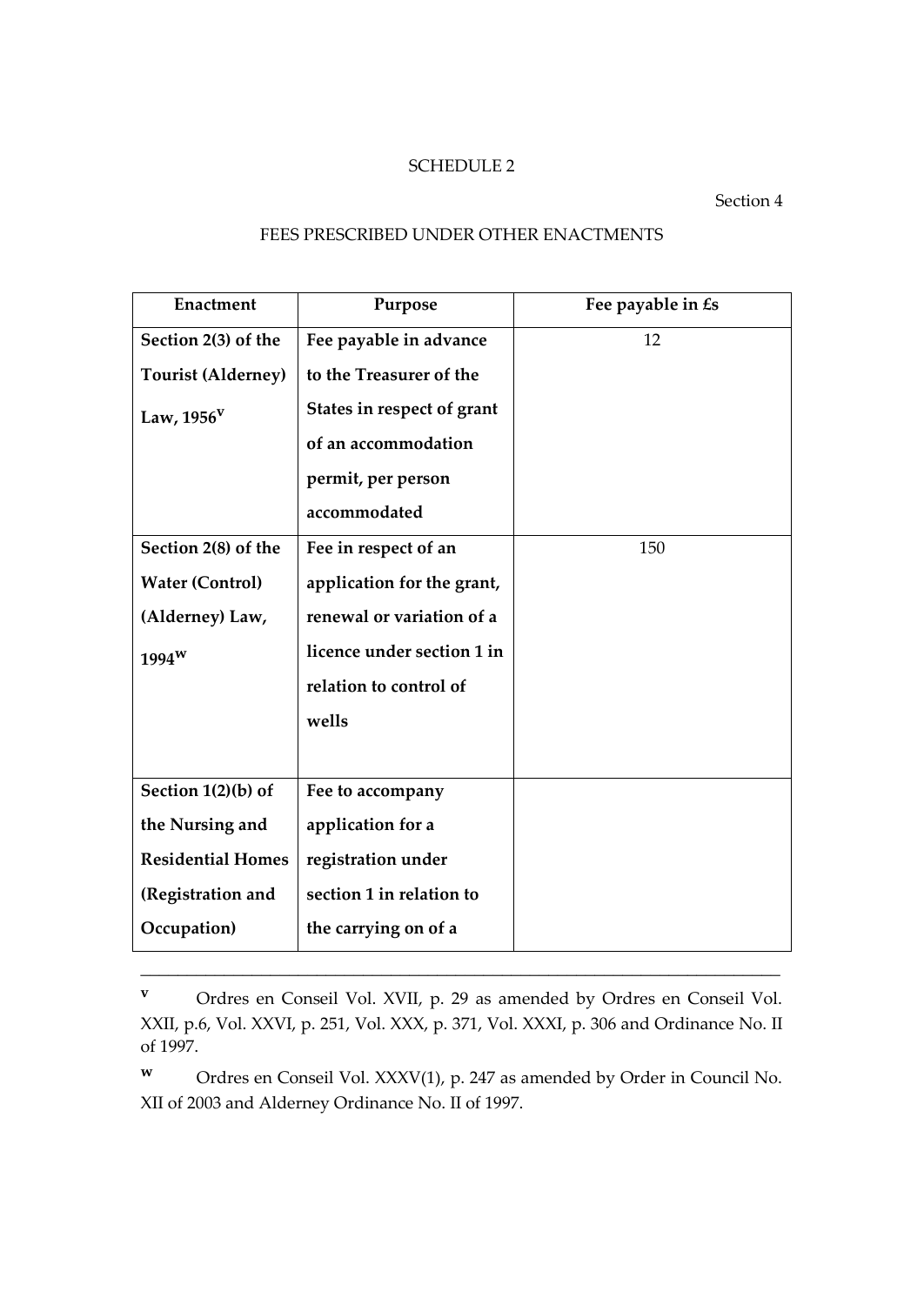| (Alderney) Law, | nursing home or a |                                |     |                              |
|-----------------|-------------------|--------------------------------|-----|------------------------------|
| 1987            | residential home- |                                |     |                              |
|                 |                   |                                |     |                              |
|                 | (a)               | application for                |     | The aggregate of $-$         |
|                 |                   | registration in                |     |                              |
|                 |                   | relation to a                  | (a) | £360, and                    |
|                 |                   | nursing home,                  |     |                              |
|                 |                   |                                | (b) | £28 multiplied<br>by         |
|                 |                   |                                |     | maximum<br>the               |
|                 |                   |                                |     | number<br>patients<br>of     |
|                 |                   |                                |     | proposed<br>to<br>be         |
|                 |                   |                                |     | accommodated<br>in<br>the    |
|                 |                   |                                |     | home at any one time in      |
|                 |                   |                                |     | the<br>nursing<br>home<br>as |
|                 |                   |                                |     | specified<br>in<br>the       |
|                 |                   |                                |     | application.                 |
|                 |                   |                                |     |                              |
|                 | (b)               | application<br>for             |     | The aggregate of $-$         |
|                 |                   | registration<br>in             |     |                              |
|                 |                   | relation<br>to<br>$\mathbf{a}$ | (a) | £360, and                    |
|                 |                   | residential home.              |     |                              |
|                 |                   |                                | (b) | £28 multiplied by<br>the     |
|                 |                   |                                |     | maximum<br>number<br>of      |
|                 |                   |                                |     | residents<br>proposed<br>to  |
|                 |                   |                                |     | be accommodated in the       |
|                 |                   |                                |     | residential home at any      |
|                 |                   |                                |     | one time as specified in the |
|                 |                   |                                |     | application.                 |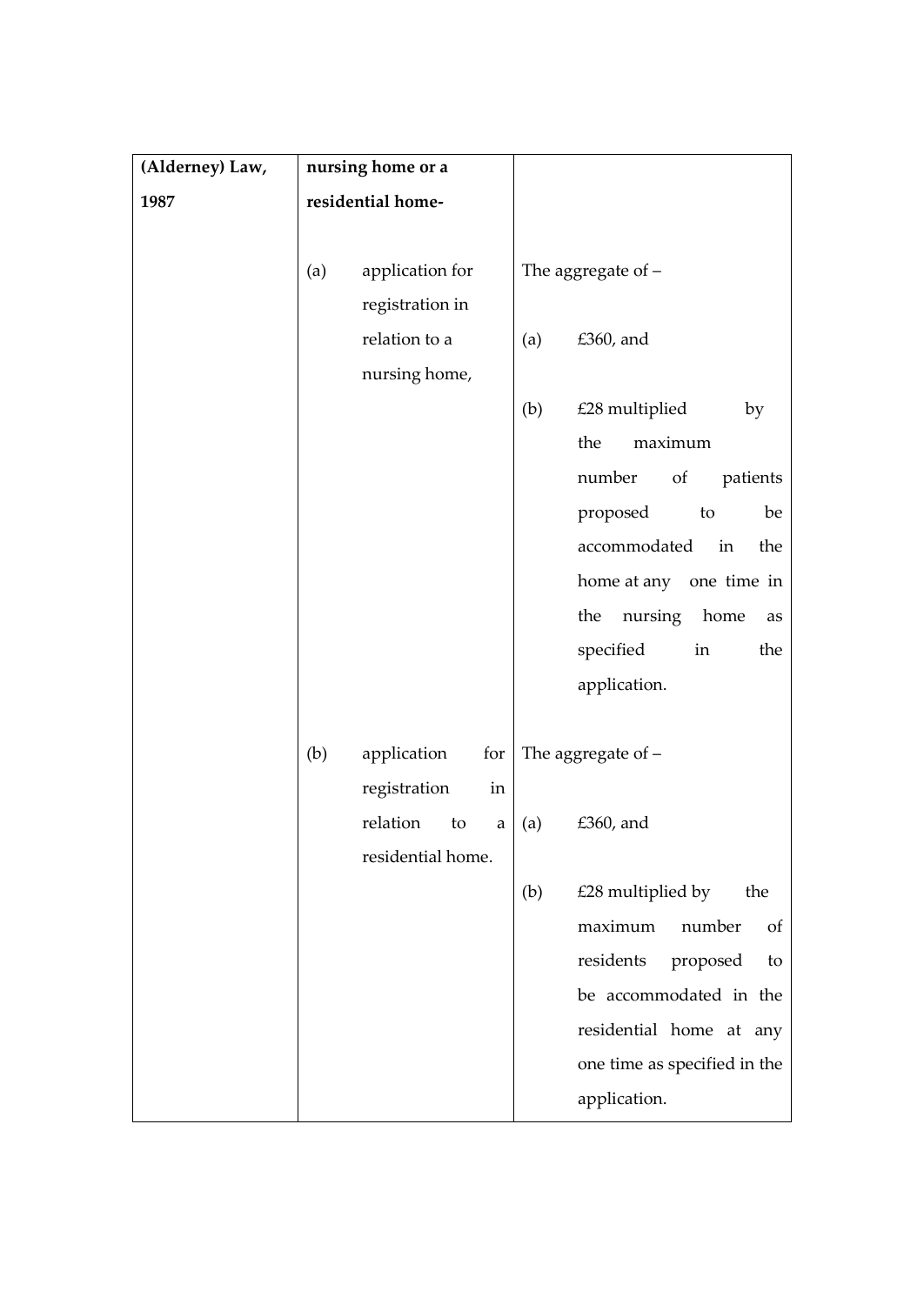#### **Interpretation of this Schedule.**

- **1.** In this Schedule, unless the context requires otherwise
	- (a) the terms and expressions used in the second and third columns of the Table, which are not otherwise defined in this Ordinance, have the same meaning as in the enactments cited in the corresponding row of the first column of the Table, and
	- (b) references to sections in the second column of the Table are to sections of the enactment cited in the corresponding row of the first column of the Table.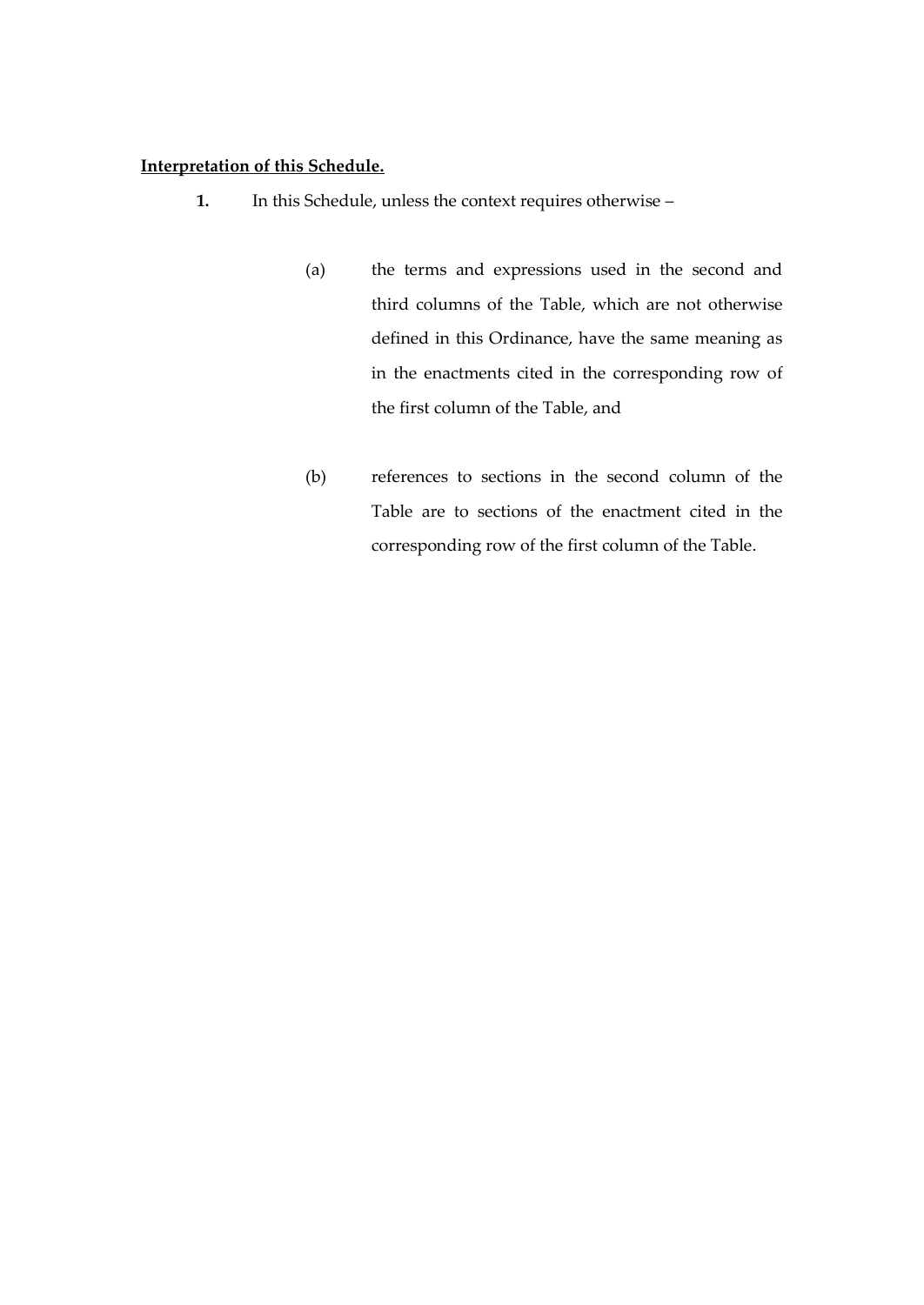# SCHEDULE 3 FEES PAYABLE IN CONNECTION WITH MARRIAGES

Section 3

#### "FIRST SCHEDULE

Section 1 **FEES PAYABLE TO THE REGISTRAR FEES PAYABLE TO THE REGISTRAR IN RESPECT OF AND IN CONNECTION WITH MARRIAGES Fee Payable in £** 1. When Marriage takes place in Registrar's Office, by Certificate, fee in respect of – (a) entry of Notice of Marriage, (b) Certificate for Marriage, (c) solemnisation of Marriage, (d) additional fee when marriage performed outside Greffe hours of opening. 36.00 18.50 58.00 43.00 2. When Marriage takes place in licensed building by Certificate, fee in respect of – (a) entry of Notice of Marriage, (b) Certificate for Marriage, (c) attendance of Registrar, (d) additional fee when marriage performed outside Greffe hours of opening. 36.00 18.50 58.00 43.00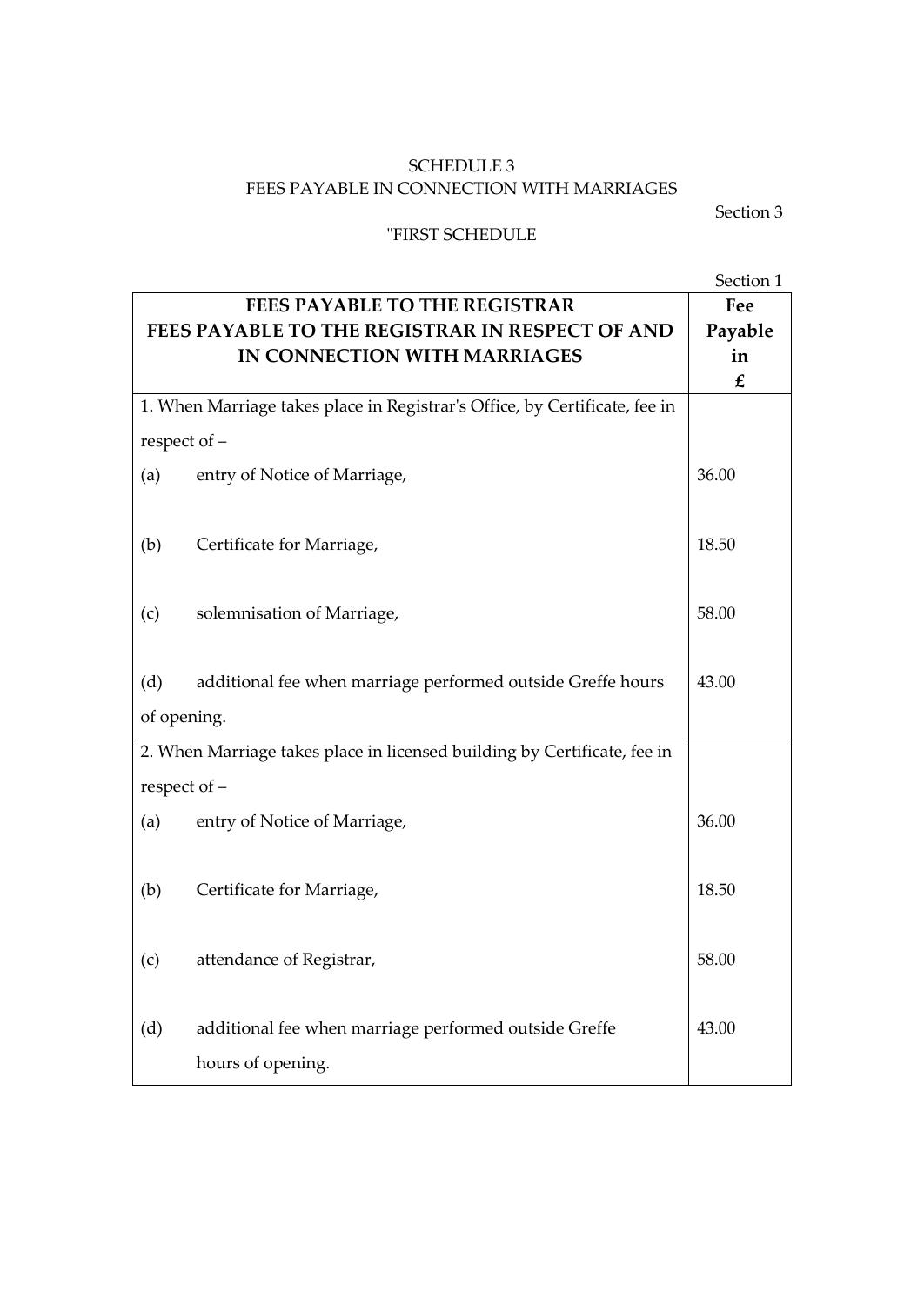| 3. When Marriage takes place in Registrar's Office, by Licence, fee in |                                                       |       |  |  |
|------------------------------------------------------------------------|-------------------------------------------------------|-------|--|--|
| respect of -                                                           |                                                       |       |  |  |
|                                                                        |                                                       |       |  |  |
| (a)                                                                    | entry of Notice of Marriage,                          | 36.00 |  |  |
|                                                                        |                                                       |       |  |  |
| (b)                                                                    | Licence for Marriage,                                 | 31.00 |  |  |
|                                                                        |                                                       |       |  |  |
| (c)                                                                    | solemnisation of Marriage,                            | 58.00 |  |  |
|                                                                        |                                                       |       |  |  |
| (d)                                                                    | additional fee when marriage performed outside Greffe | 43.00 |  |  |
|                                                                        | hours of opening.                                     |       |  |  |
| 4. When Marriage takes place in licensed building, by Licence, fee in  |                                                       |       |  |  |
| respect of -                                                           |                                                       |       |  |  |
|                                                                        |                                                       |       |  |  |
| (a)                                                                    | entry of Notice of Marriage,                          | 36.00 |  |  |
|                                                                        |                                                       |       |  |  |
| (b)                                                                    | Licence for Marriage,                                 | 31.00 |  |  |
|                                                                        |                                                       |       |  |  |
| (c)                                                                    | attendance of Registrar,                              | 58.00 |  |  |
|                                                                        |                                                       |       |  |  |
| (d)                                                                    | additional fee when marriage performed outside Greffe | 43.00 |  |  |
|                                                                        | hours of opening.                                     |       |  |  |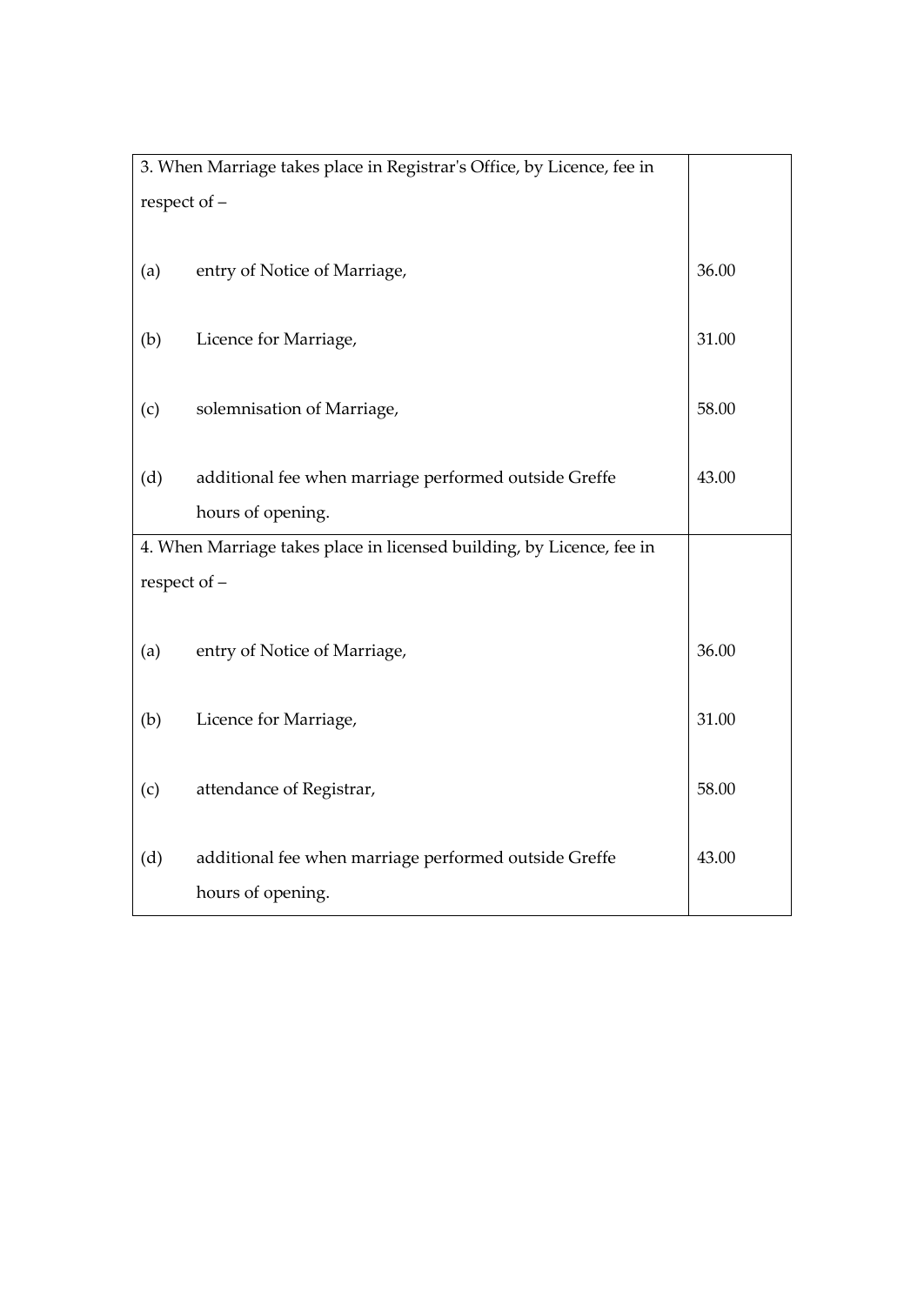|     | 5. When Marriage takes place in Registrar's Office, by Special        |       |  |  |  |
|-----|-----------------------------------------------------------------------|-------|--|--|--|
|     | Licence, fee in respect of $-$                                        |       |  |  |  |
|     |                                                                       |       |  |  |  |
| (a) | entry of Notice of Marriage,                                          | 36.00 |  |  |  |
|     |                                                                       |       |  |  |  |
| (b) | Special Licence for Marriage,                                         | 54.00 |  |  |  |
|     |                                                                       |       |  |  |  |
| (c) | solemnisation of marriage,                                            | 58.00 |  |  |  |
|     |                                                                       |       |  |  |  |
| (d) | additional fee when marriage performed outside Greffe                 | 43.00 |  |  |  |
|     | hours of opening.                                                     |       |  |  |  |
|     | 6. When Marriage takes place in licensed building, by Special         |       |  |  |  |
|     | Licence, fee in respect of $-$                                        |       |  |  |  |
|     |                                                                       |       |  |  |  |
| (a) | entry of Notice of Marriage,                                          | 36.00 |  |  |  |
|     |                                                                       |       |  |  |  |
| (b) | Special Licence for Marriage,                                         | 54.00 |  |  |  |
|     |                                                                       |       |  |  |  |
| (c) | attendance of Registrar,                                              | 58.00 |  |  |  |
|     |                                                                       |       |  |  |  |
| (d) | additional fee when marriage performed outside Greffe                 | 43.00 |  |  |  |
|     | hours of opening.                                                     |       |  |  |  |
|     | 7. When Marriage takes place in private house by Special Licence, fee |       |  |  |  |
|     | in respect of $-$                                                     |       |  |  |  |
|     |                                                                       |       |  |  |  |
| (a) | entry of Notice of Marriage,                                          | 36.00 |  |  |  |
|     |                                                                       |       |  |  |  |
| (b) | Special Licence for Marriage,                                         | 54.00 |  |  |  |
|     |                                                                       |       |  |  |  |
| (c) | attendance of Registrar,                                              | 58.00 |  |  |  |
|     |                                                                       |       |  |  |  |
| (d) | additional fee when marriage performed outside Greffe                 | 43.00 |  |  |  |
|     | hours of opening.                                                     |       |  |  |  |
|     |                                                                       |       |  |  |  |